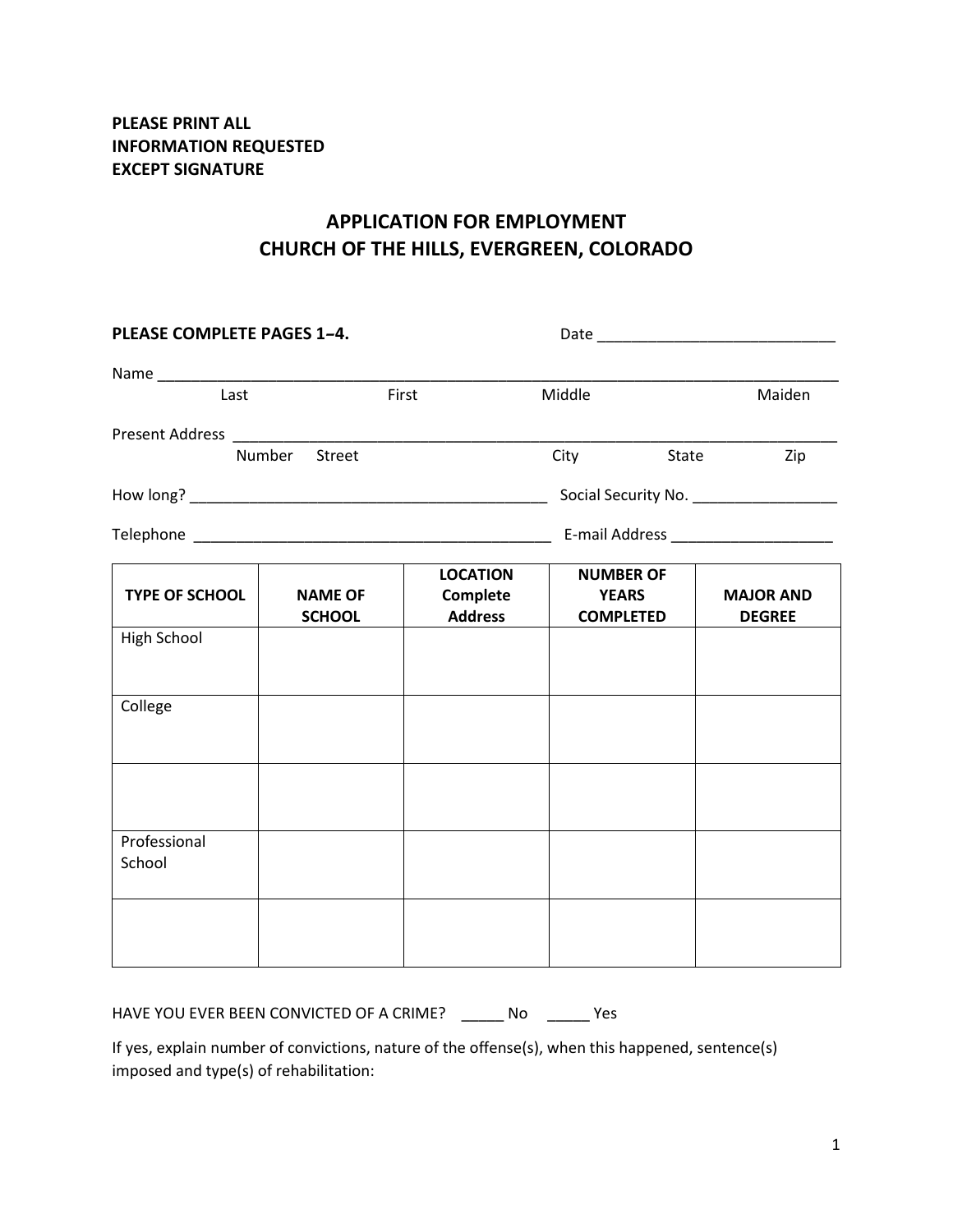Please list two references other than relatives or previous employers:

An application form sometimes makes it difficult for an individual to adequately summarize a complete background. Use the space below to summarize an additional information necessary to describe your full qualifications for the specific position for which you are applying.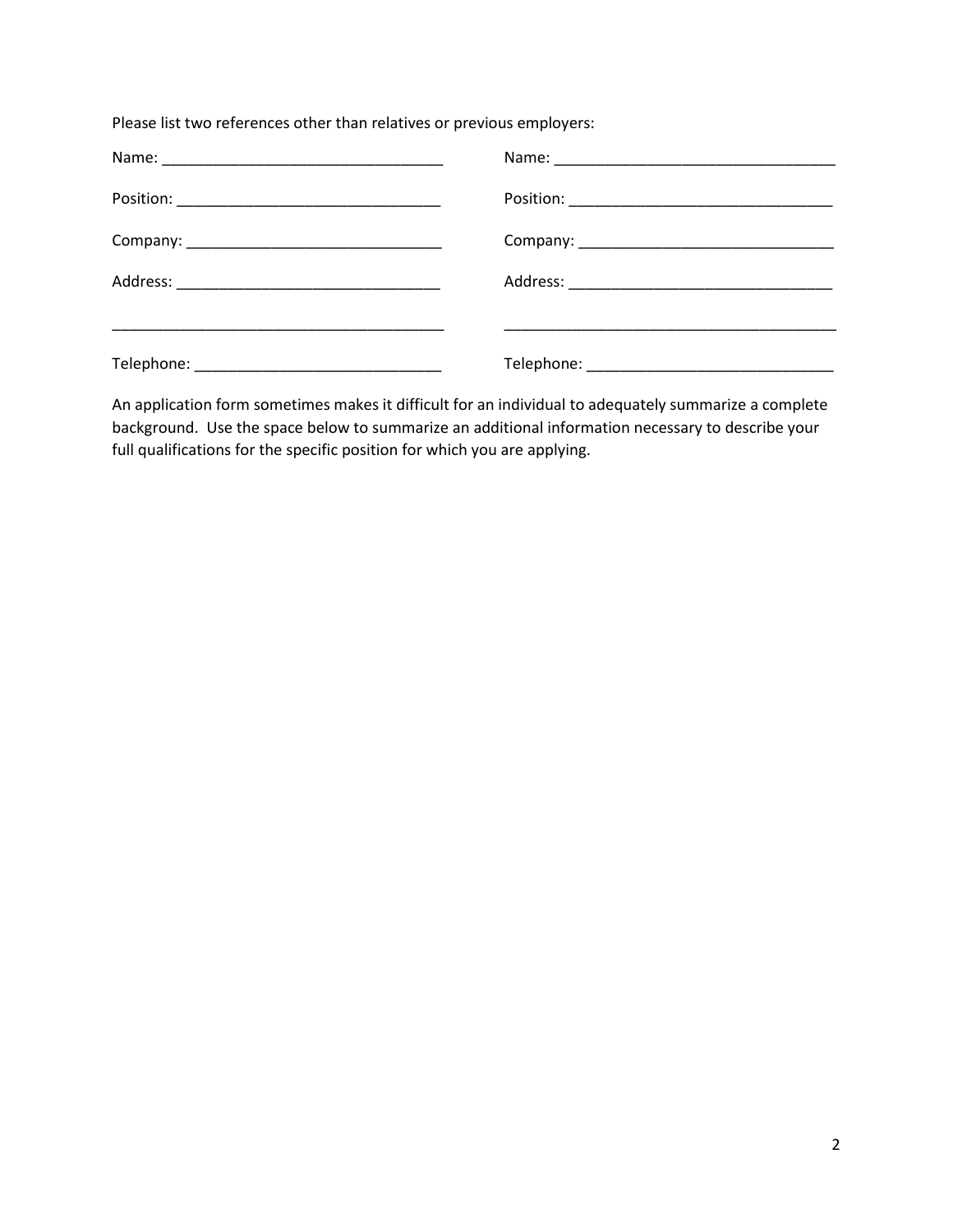## **Work Experience**

......

Please list your work experience for the past five years beginning with your most recent job held. If you were self-employed, give the firm name. Attach additional sheets if necessary.